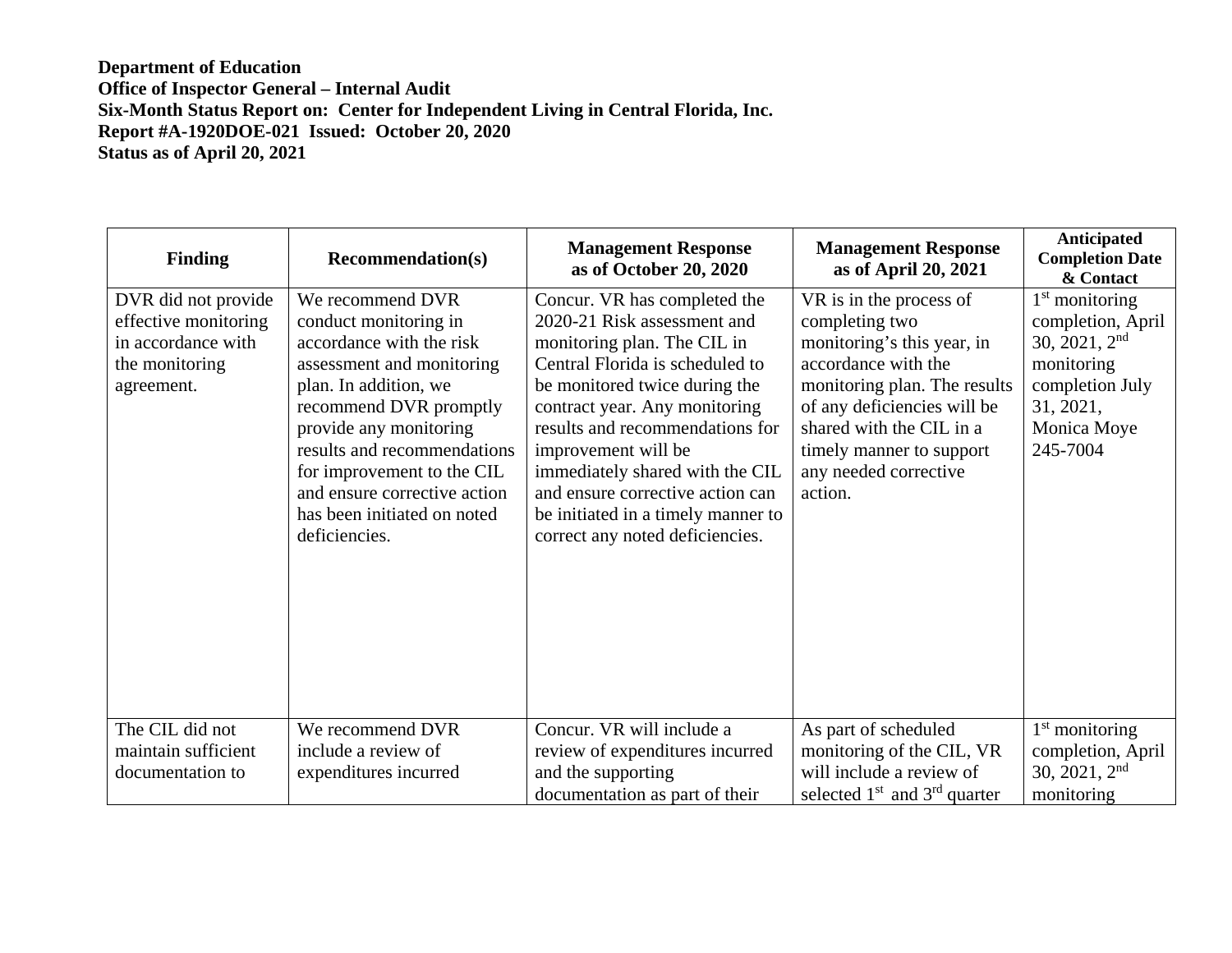| <b>Finding</b>                                                                                                         | <b>Recommendation(s)</b>                                                                                                                                                                                            | <b>Management Response</b><br>as of October 20, 2020                                                                                                                                                                                                             | <b>Management Response</b><br>as of April 20, 2021                                                                                                                                                                                                                                                                | <b>Anticipated</b><br><b>Completion Date</b><br>& Contact                                                                         |
|------------------------------------------------------------------------------------------------------------------------|---------------------------------------------------------------------------------------------------------------------------------------------------------------------------------------------------------------------|------------------------------------------------------------------------------------------------------------------------------------------------------------------------------------------------------------------------------------------------------------------|-------------------------------------------------------------------------------------------------------------------------------------------------------------------------------------------------------------------------------------------------------------------------------------------------------------------|-----------------------------------------------------------------------------------------------------------------------------------|
| demonstrate<br>appropriate<br>allocation of Contract<br>#19-103 funds.                                                 | and the supporting<br>documentation as part of<br>their monitoring efforts to<br>ensure expenditures are<br>supported, allowable,<br>allocable, reasonable, and<br>necessary to the performance<br>of the contract. | monitoring efforts to ensure<br>expenditures are supported,<br>allowable, allocable, reasonable,<br>and necessary to the<br>performance of the contract<br>during the bi-annual monitoring<br>of the CIL in Central Florida.                                     | expenses based on the<br>monthly budget<br>reconciliation that require<br>all expenses be tracked by<br>funding source.                                                                                                                                                                                           | completion July<br>31, 2021,<br>Monica Moye<br>245-7004                                                                           |
| Consumer service<br>records did not<br>include all required<br>elements and<br>documentation could<br>be strengthened. | We recommend DVR<br>include a review of CSRs in<br>its monitoring activities and<br>ensure consumers have been<br>deemed eligible for services<br>in accordance with the<br>federal regulations.                    | Concur. VR will include a<br>review of CSRs in its monitoring<br>activities to ensure consumers<br>have been deemed eligible for<br>services in accordance with the<br>federal regulations during the bi-<br>annual monitoring of the CIL in<br>Central Florida. | As part of scheduled<br>monitoring of the CIL, VR<br>will include a review of<br>selected $1st$ and $3rd$ quarter<br>consumer service records,<br>based on required monthly<br>consumer service record<br>reports, to see if consumers<br>have been deemed eligible<br>in accordance with federal<br>regulations. | $1st$ monitoring<br>completion, April<br>30, 2021, $2nd$<br>monitoring<br>completion July<br>31, 2021,<br>Monica Moye<br>245-7004 |
| The CIL did not<br>maintain sufficient<br>documentation to<br>demonstrate<br>appropriate allocation                    | We recommend the CIL<br>notate the funding<br>allocations on the individual<br>invoices or expense<br>categories to support                                                                                         | Concur. CIL concurs that<br>notations were not made on<br>individual invoices showing<br>allocated amounts to the State<br>contract and breaking down                                                                                                            | Notations on individual<br><i>invoices as to the</i><br>breakdown of SSA/Part B<br>and General Revenue                                                                                                                                                                                                            | Completed and<br>ongoing<br>Contact:<br><b>Charlotte Leavitt</b>                                                                  |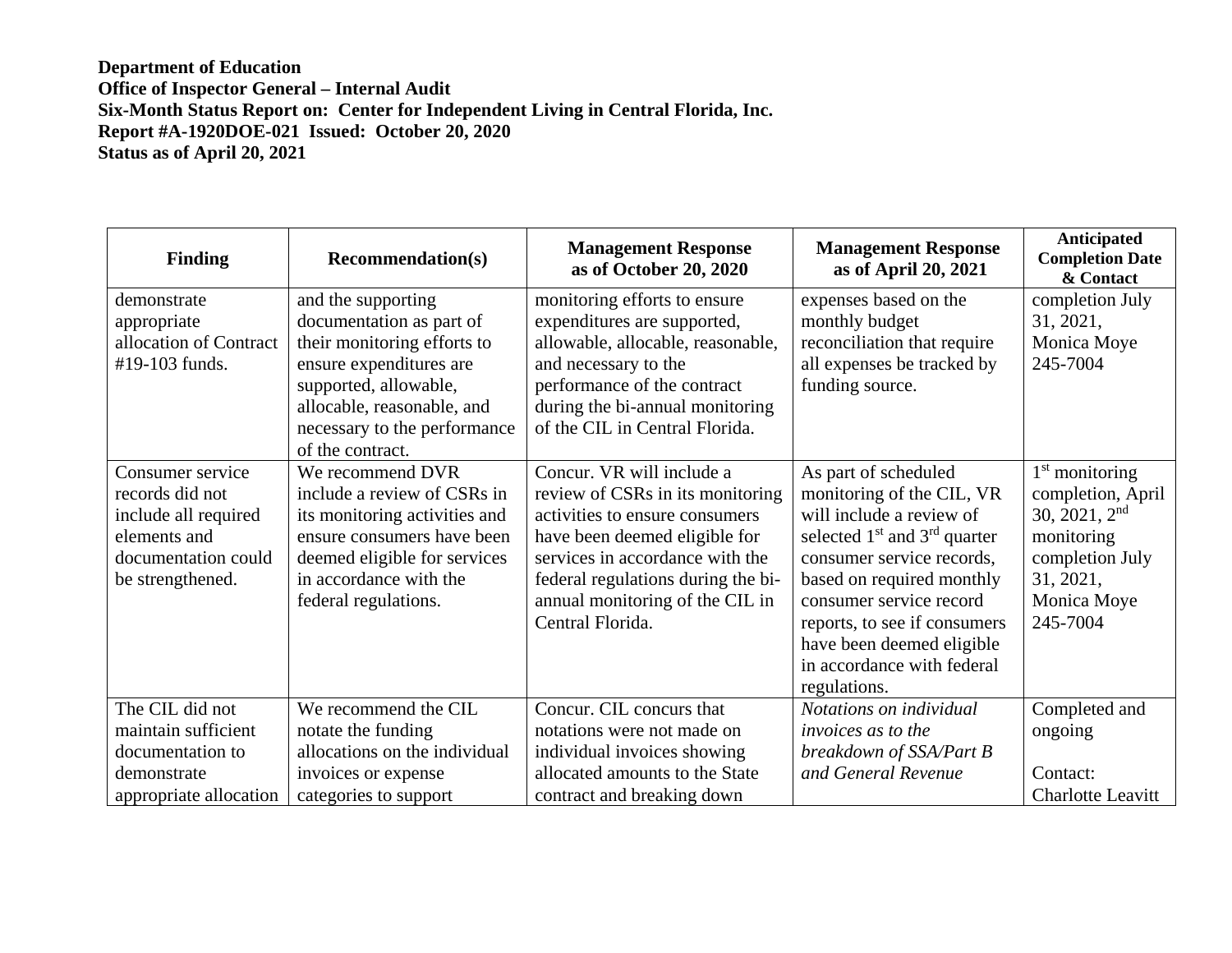| <b>Finding</b>      | <b>Recommendation(s)</b>     | <b>Management Response</b><br>as of October 20, 2020 | <b>Management Response</b><br>as of April 20, 2021 | Anticipated<br><b>Completion Date</b><br>& Contact |
|---------------------|------------------------------|------------------------------------------------------|----------------------------------------------------|----------------------------------------------------|
| of Contract #19-103 | expenditures incurred. We    | amounts allocated specifically to                    | dollars allocated will begin                       | Operations                                         |
| funds.              | additionally recommend the   | SSA/Part B and General                               | on $7/1/2020$ and be ongoing                       | Director                                           |
|                     | CIL enhance its procedures   | Revenue dollars. Expense                             |                                                    | cleavitt@cilorlan                                  |
|                     | to ensure expenses funded    | categories were also not notated                     |                                                    | do.org                                             |
|                     | through DVR's contract are   | on individual invoices. CIL did                      |                                                    |                                                    |
|                     | allowable and appropriately  | provide supporting documents                         |                                                    | Direct line:                                       |
|                     | reflected by funding source. | for all sampled expenditure                          |                                                    | $(407)$ 961-5531                                   |
|                     |                              | transactions for both FY 2018-                       |                                                    |                                                    |
|                     |                              | 2019 and July-December 2019.                         |                                                    |                                                    |
|                     |                              | The line item amounts in the GL                      |                                                    |                                                    |
|                     |                              | stated the expense category                          |                                                    |                                                    |
|                     |                              | associated with State funding                        |                                                    |                                                    |
|                     |                              | expenditure accounts that                            |                                                    |                                                    |
|                     |                              | specifically correlated to the                       |                                                    |                                                    |
|                     |                              | DVR Contract budget and                              |                                                    |                                                    |
|                     |                              | matched the amounts reported in                      |                                                    |                                                    |
|                     |                              | the quarterly or monthly budget                      |                                                    |                                                    |
|                     |                              | reconciliations submitted. All                       |                                                    |                                                    |
|                     |                              | supporting documents, either                         |                                                    |                                                    |
|                     |                              | individually or as a group for a                     |                                                    |                                                    |
|                     |                              | given expenditure in a given                         |                                                    |                                                    |
|                     |                              | month or quarter, for these                          |                                                    |                                                    |
|                     |                              | expenditures exceeded the                            |                                                    |                                                    |
|                     |                              | amount allocated to the State                        |                                                    |                                                    |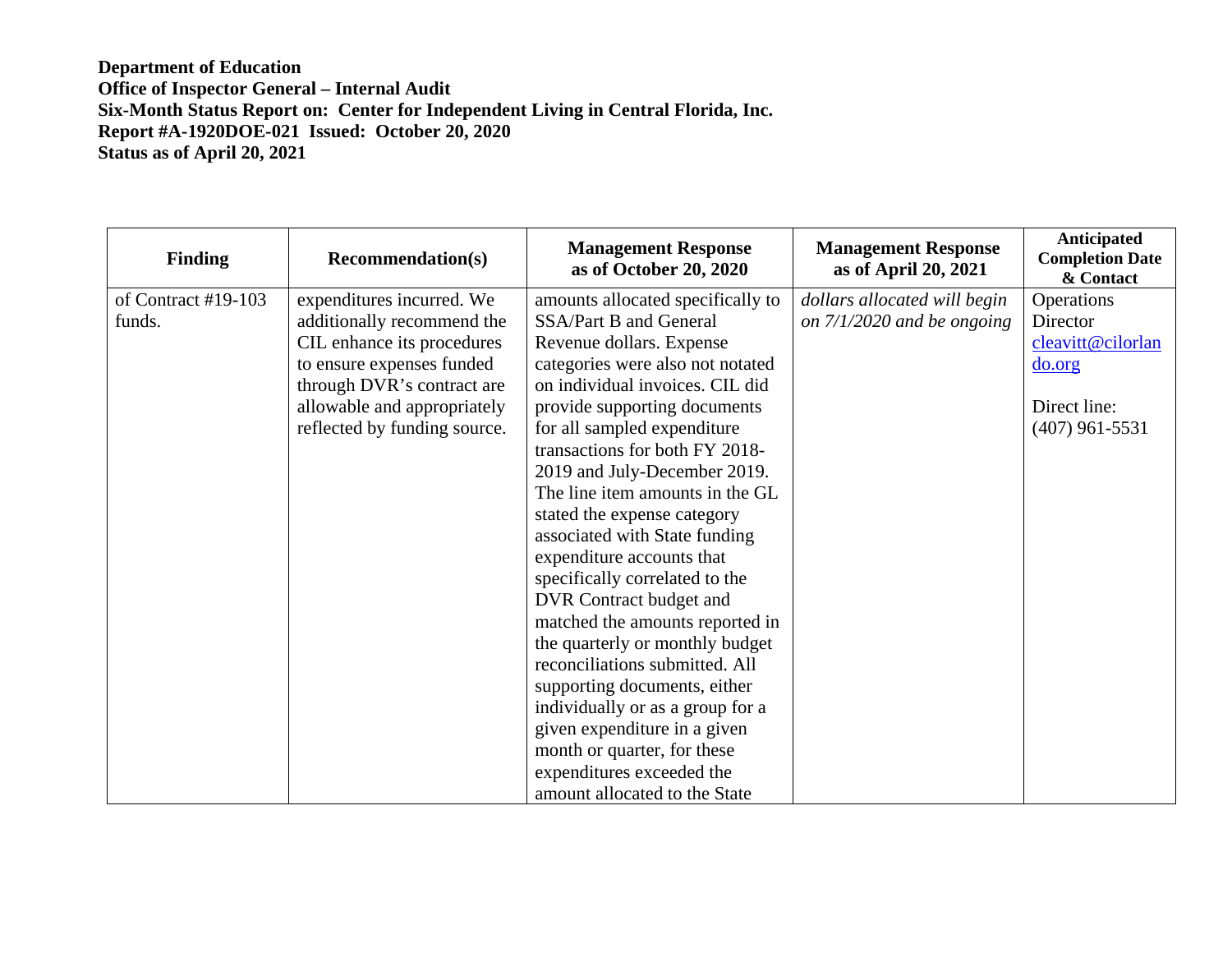| <b>Finding</b> | <b>Recommendation(s)</b> | <b>Management Response</b><br>as of October 20, 2020 | <b>Management Response</b><br>as of April 20, 2021 | Anticipated<br><b>Completion Date</b><br>& Contact |
|----------------|--------------------------|------------------------------------------------------|----------------------------------------------------|----------------------------------------------------|
|                |                          | budget. However, amounts                             |                                                    |                                                    |
|                |                          | allocated to the State were                          |                                                    |                                                    |
|                |                          | extrapolated from these total                        |                                                    |                                                    |
|                |                          | amounts, and individual invoices                     |                                                    |                                                    |
|                |                          | did not have the specified                           |                                                    |                                                    |
|                |                          | amount allocated to the State                        |                                                    |                                                    |
|                |                          | budget notated on the invoice.                       |                                                    |                                                    |
|                |                          | CIL provided the State auditors                      |                                                    |                                                    |
|                |                          | with the original invoice entry                      |                                                    |                                                    |
|                |                          | transactions in the G/L 200 fund                     |                                                    |                                                    |
|                |                          | account and correlating journal                      |                                                    |                                                    |
|                |                          | entry allocating the expenditure                     |                                                    |                                                    |
|                |                          | to the corresponding State                           |                                                    |                                                    |
|                |                          | budget line item. This way an                        |                                                    |                                                    |
|                |                          | audit trail was established from                     |                                                    |                                                    |
|                |                          | supporting documentation to                          |                                                    |                                                    |
|                |                          | State allocated expenditure. All                     |                                                    |                                                    |
|                |                          | costs were allowable. CIL                            |                                                    |                                                    |
|                |                          | expended all funds in accordance                     |                                                    |                                                    |
|                |                          | with budget allocations                              |                                                    |                                                    |
|                |                          | submitted. CIL maintains a                           |                                                    |                                                    |
|                |                          | financial management system                          |                                                    |                                                    |
|                |                          | relating to funds received and                       |                                                    |                                                    |
|                |                          | expended in accordance with                          |                                                    |                                                    |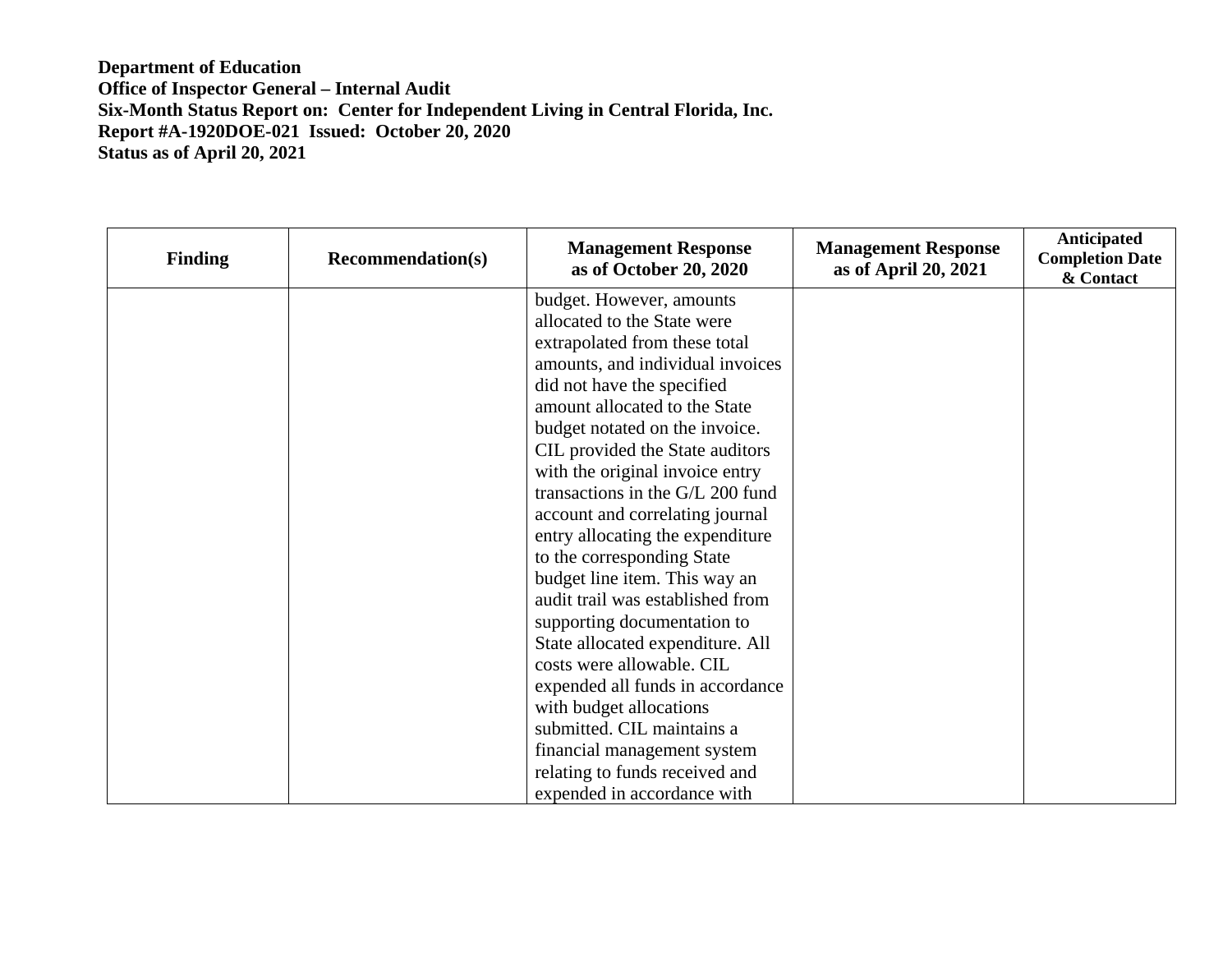| <b>Finding</b>       | <b>Recommendation(s)</b>     | <b>Management Response</b><br>as of October 20, 2020 | <b>Management Response</b><br>as of April 20, 2021 | Anticipated<br><b>Completion Date</b><br>& Contact |
|----------------------|------------------------------|------------------------------------------------------|----------------------------------------------------|----------------------------------------------------|
|                      |                              | generally accepted accounting                        |                                                    |                                                    |
|                      |                              | principles as reported in our                        |                                                    |                                                    |
|                      |                              | annual single audit conducted by                     |                                                    |                                                    |
|                      |                              | an independent, state of Florida                     |                                                    |                                                    |
|                      |                              | licensed CPA firm. CIL                               |                                                    |                                                    |
|                      |                              | documents its cost                                   |                                                    |                                                    |
|                      |                              | methodologies used to allocate                       |                                                    |                                                    |
|                      |                              | direct and indirect costs in its                     |                                                    |                                                    |
|                      |                              | cost allocation plan. CIL will                       |                                                    |                                                    |
|                      |                              | make notations on individual                         |                                                    |                                                    |
|                      |                              | invoices breaking down the                           |                                                    |                                                    |
|                      |                              | amounts allocated to Part B/SSA                      |                                                    |                                                    |
|                      |                              | dollars and GR dollars. Notated                      |                                                    |                                                    |
|                      |                              | amounts will include the expense                     |                                                    |                                                    |
|                      |                              | category.                                            |                                                    |                                                    |
| Consumer service     | We recommend the CIL         | Concur. CIL concurs that there                       | <b>Eligibility Determination</b>                   | Completed and                                      |
| records did not      | improve disability           | were three consumer service                          | form and statement will                            | ongoing                                            |
| include all required | verification practices and   | records (4%) that did not have                       | begin for all new consumers                        |                                                    |
| elements and         | documentation by including   | signed and dated eligibility                         | whose entry date is on or                          | Contact:                                           |
| documentation could  | an eligibility determination | documentation before or at the                       | after $10/1/2020$ and be                           | <b>Elizabeth Howe</b>                              |
| be strengthened.     | statement in the CSR. We     | time of the development of the                       | ongoing. ILP creation date                         | Executive                                          |
|                      | additionally recommend the   | IL plan or services and that                         | documentation prior to or                          | Director                                           |
|                      | CIL establish IL plans with  | currently there is not a specific                    | concurrent with services                           |                                                    |
|                      |                              | eligibility determination                            | rendered will begin for all                        | Direct line:                                       |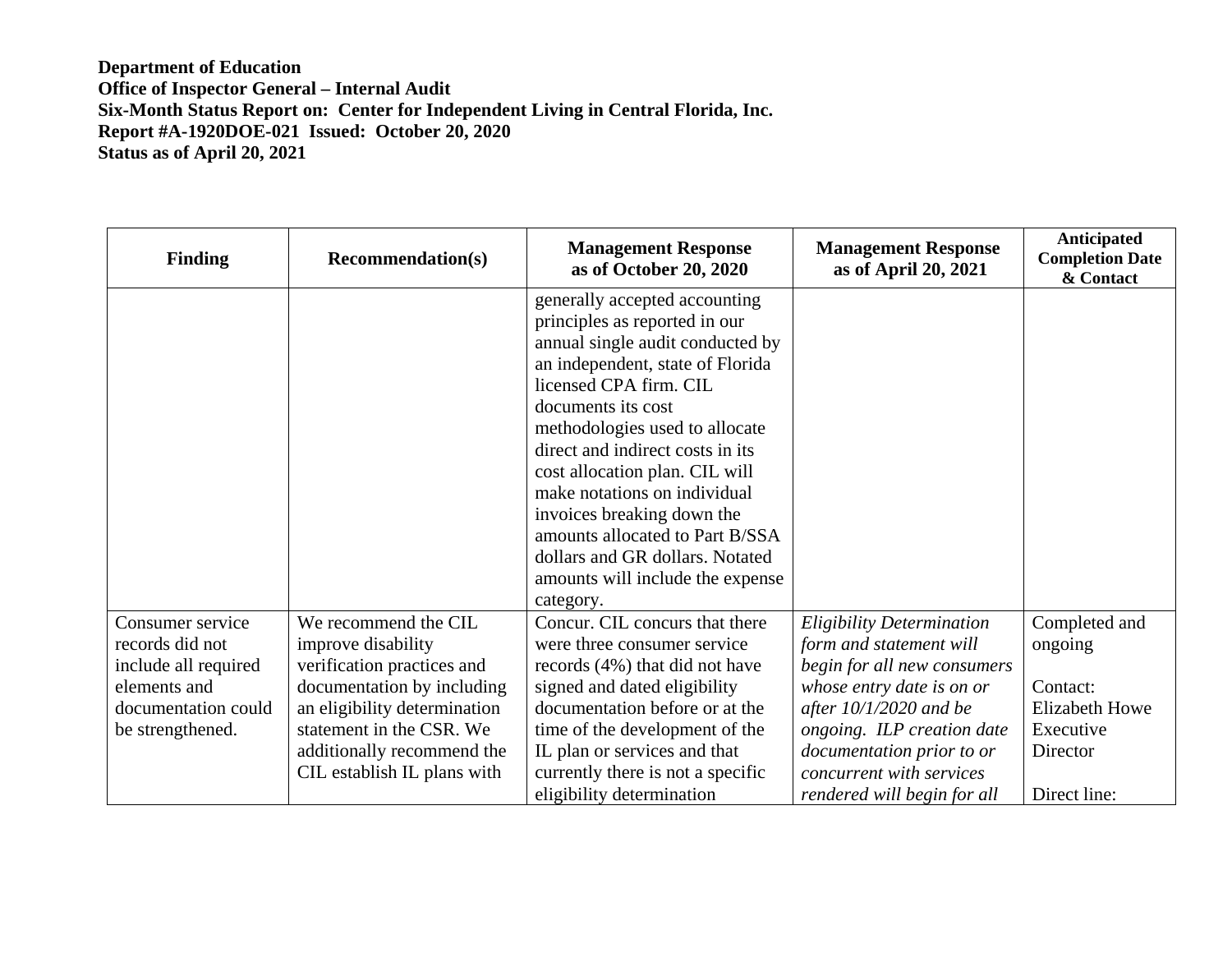| <b>Finding</b> | <b>Recommendation(s)</b>     | <b>Management Response</b><br>as of October 20, 2020 | <b>Management Response</b><br>as of April 20, 2021 | Anticipated<br><b>Completion Date</b><br>& Contact |
|----------------|------------------------------|------------------------------------------------------|----------------------------------------------------|----------------------------------------------------|
|                | consumers prior to rendering | statement in the CSR. CIL has                        | new consumers whose entry                          | $(407)$ 961-5526                                   |
|                | services.                    | always documented (but not                           | date is on or after $10/1/2020$                    |                                                    |
|                |                              | signed) an individual's disability                   | and be ongoing.                                    |                                                    |
|                |                              | prior to the person becoming a                       |                                                    |                                                    |
|                |                              | consumer and developing an ILP                       |                                                    |                                                    |
|                |                              | or waiver. This is done at the                       |                                                    |                                                    |
|                |                              | information and referral (IR)                        |                                                    |                                                    |
|                |                              | level and notated and dated in a                     |                                                    |                                                    |
|                |                              | contact note that is merged into                     |                                                    |                                                    |
|                |                              | the consumer record if and when                      |                                                    |                                                    |
|                |                              | the individual becomes a                             |                                                    |                                                    |
|                |                              | consumer and signs all                               |                                                    |                                                    |
|                |                              | applicable documentation. Our                        |                                                    |                                                    |
|                |                              | IR procedures specifically state                     |                                                    |                                                    |
|                |                              | that disability is established                       |                                                    |                                                    |
|                |                              | before they are referred to any                      |                                                    |                                                    |
|                |                              | CIL program for services. We                         |                                                    |                                                    |
|                |                              | will develop and implement a                         |                                                    |                                                    |
|                |                              | separate eligibility determination                   |                                                    |                                                    |
|                |                              | form documenting reported                            |                                                    |                                                    |
|                |                              | disability and eligibility                           |                                                    |                                                    |
|                |                              | determination date. This will be                     |                                                    |                                                    |
|                |                              | printed and signed and added to                      |                                                    |                                                    |
|                |                              | the consumer record. As for the                      |                                                    |                                                    |